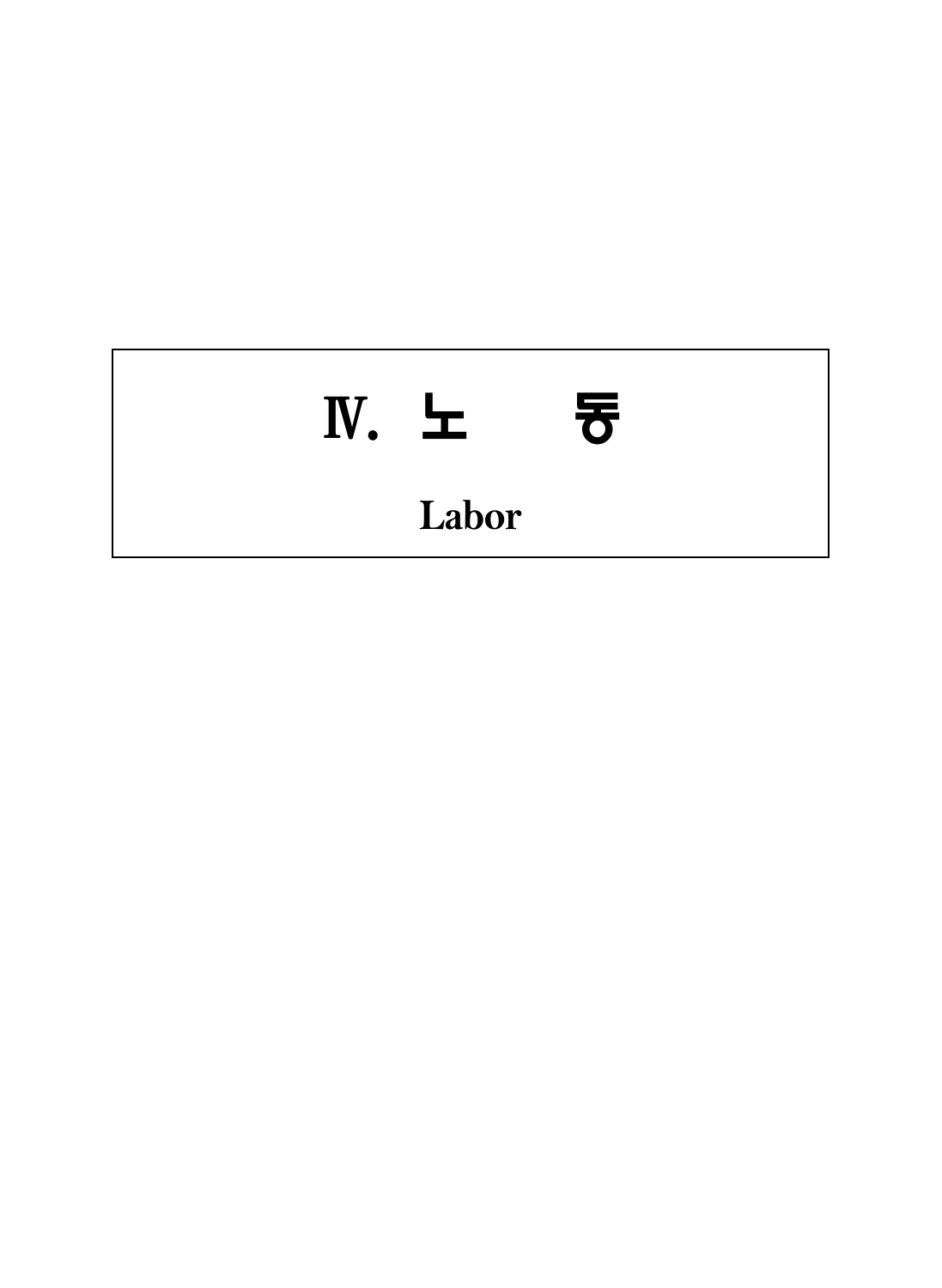### **1. 노 동 조 합**

단위 : 개소, 명

| 연<br>별              |                | 계<br>Total       | 단위노동조합                      |                |                |                  |
|---------------------|----------------|------------------|-----------------------------|----------------|----------------|------------------|
| 및                   | 조 합 수          |                  | 조합원<br>No. of union members | 조 합 수          | 조합원            |                  |
| 산업별                 | Number of      | 계                | 남                           | 여              | Number of      | 계                |
|                     | unions         | Total            | Male                        | Female         | unions         | Total            |
| 2004                | 14             | 2,816            | 2,515                       | 301            | 5              | 2,179            |
| 2005                | 14             | 2,899            | 2,649                       | 250            | 4              | 395              |
| 2006                | 16             | 3,018            | 2,750                       | 268            | 5              | 393              |
| 2007                | 17             | 3,069            | 2,834                       | 235            | $6\,$          | 345              |
| 2008                | 18             | 3,281            | 2,951                       | 330            | 7              | 372              |
| 2009                | 18             | 3,450            | 3,080                       | 370            | 6              | 231              |
| 섬<br>$\frac{Q}{11}$ | $\mathbf{1}$   | 182              | 61                          | 121            |                |                  |
| 광<br>산              |                |                  |                             |                |                |                  |
| 전<br>력              |                |                  |                             |                |                |                  |
| 운<br>항              | 1              | 72               | 72                          |                | 1              | $72\,$           |
| 금<br>$\frac{Q}{C}$  |                | 15               | $\boldsymbol{9}$            | $6\,$          |                |                  |
| 화<br>학              | 3              | 291              | 105                         | 186            | $\overline{c}$ | 148              |
| 금<br>속              | $\sqrt{3}$     | 2,653            | 2,627                       | 26             | 1              | $\sqrt{3}$       |
| 연<br>합              |                |                  |                             |                |                |                  |
| 출<br>판              |                |                  |                             |                |                |                  |
| 자동차                 | $\overline{c}$ | 45               | 45                          |                |                |                  |
| 보<br>험              |                |                  |                             |                |                |                  |
| 관<br>광              |                |                  |                             |                |                |                  |
| 택<br>시              |                |                  |                             |                |                |                  |
| 화물운송                | 1              | 63               | 61                          | $\overline{c}$ |                |                  |
| 공공서비스               |                |                  |                             |                |                |                  |
| 아파트                 |                |                  |                             |                |                |                  |
| 사 무                 |                | 45               | 41                          | 4              |                |                  |
| 통<br>신              |                | 22               | $18$                        | 4              |                |                  |
| 언<br>론              |                | $\overline{2}$   | $\overline{1}$              |                | 1              | $\overline{2}$   |
| 체 신                 |                | 51               | 38                          | 13             |                |                  |
| 전문기술                |                |                  |                             |                |                |                  |
| 기 타                 | $\overline{c}$ | $\boldsymbol{9}$ | $\overline{c}$              | $\overline{7}$ | 1              | $\boldsymbol{6}$ |

자료 : 지역경제과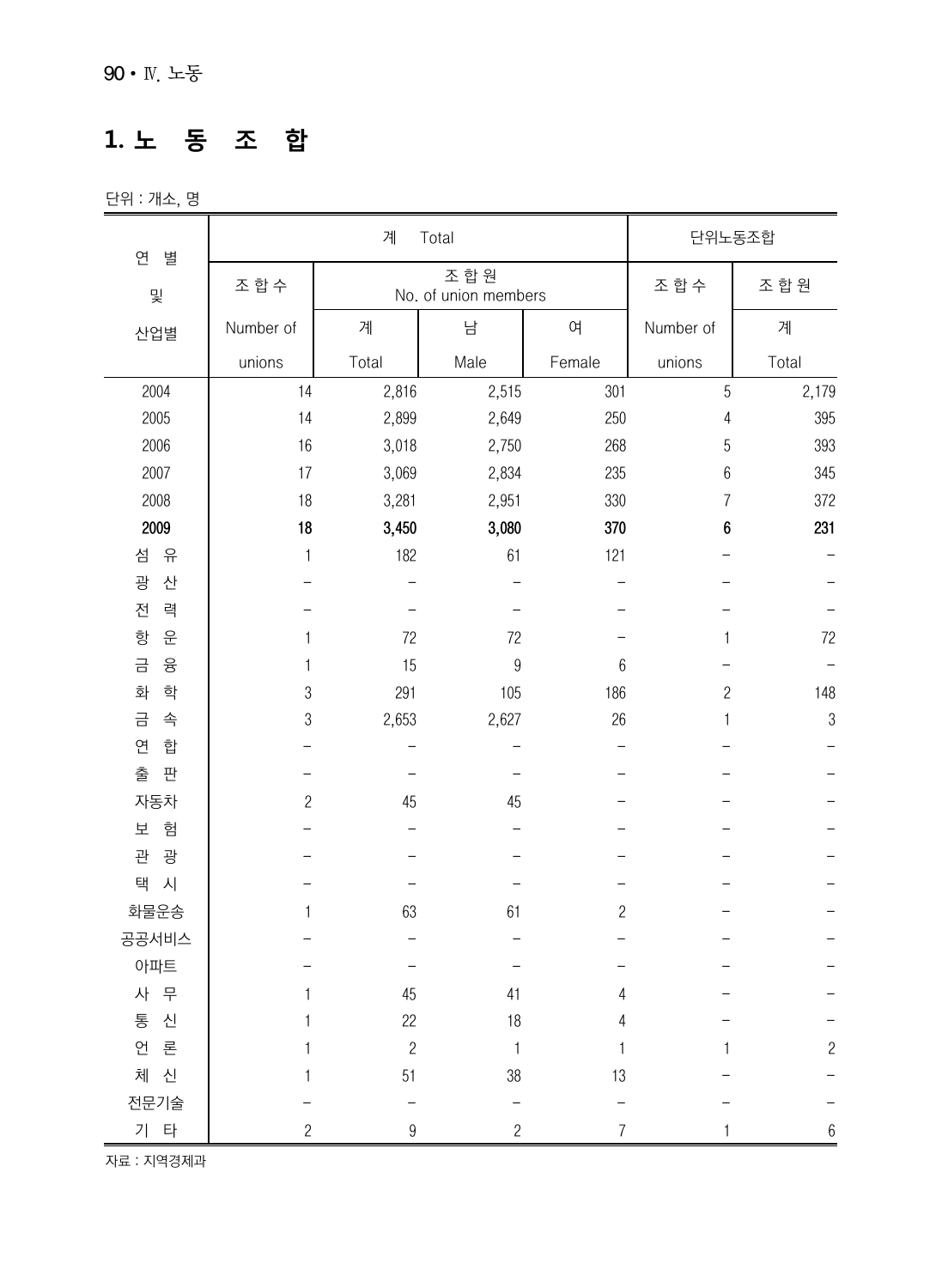#### **Labor Unions**

|                      |                |                                      |                                    |       | 。.                       | botabilorimont, poroon |  |
|----------------------|----------------|--------------------------------------|------------------------------------|-------|--------------------------|------------------------|--|
| Unit Unions          |                |                                      | 지부 또는 분회 등<br>Chapter and Branches |       |                          |                        |  |
|                      |                |                                      | Year &                             |       |                          |                        |  |
| No. of union members |                | 조합원<br>조 합 수<br>No. of union members |                                    |       |                          |                        |  |
| 남                    | 여              | Number of                            | 계                                  | 남     | 여                        | Industry               |  |
| Male                 | Female         | unions                               | Total                              | Male  | Female                   |                        |  |
| 2,154                | 25             | 9                                    | 637                                | 361   | 276                      | 2004                   |  |
| 394                  | 1              | 10                                   | 2,504                              | 2,255 | 249                      | 2005                   |  |
| 391                  | $\overline{c}$ | 11                                   | 2,625                              | 2,359 | 266                      | 2006                   |  |
| 343                  | $\overline{c}$ | 11                                   | 2,724                              | 2,491 | 233                      | 2007                   |  |
| 252                  | 120            | 11                                   | 2,909                              | 2,699 | 210                      | 2008                   |  |
| 106                  | 125            | 12                                   | 3,219                              | 2,974 | 245                      | 2009                   |  |
|                      |                | 1                                    | 182                                | 61    | 121                      | Textile                |  |
|                      |                |                                      |                                    |       |                          | Mining                 |  |
|                      |                |                                      |                                    |       |                          | Energy                 |  |
| 72                   |                |                                      |                                    |       |                          | Port & Trans.          |  |
|                      |                |                                      | 15                                 | 9     | 6                        | Financial institution  |  |
| 30                   | 118            | 1                                    | 143                                | 75    | 68                       | Chemistry              |  |
| 3                    |                | 2                                    | 2,650                              | 2,624 | 26                       | Metal industr          |  |
|                      |                |                                      |                                    |       |                          | Federation             |  |
|                      |                |                                      |                                    |       |                          | Publication            |  |
|                      |                | 2                                    | 45                                 | 45    | $\overline{\phantom{0}}$ | Automobile transport   |  |
|                      |                |                                      |                                    |       |                          | Insurance              |  |
|                      |                |                                      |                                    |       |                          | Tourist industry       |  |
|                      |                |                                      |                                    |       |                          | Taxi                   |  |
|                      |                | 1                                    | 63                                 | 61    | $\overline{c}$           | Freight                |  |
|                      |                |                                      |                                    |       |                          | Public service         |  |
|                      |                |                                      |                                    |       |                          | Apartment              |  |
|                      |                |                                      | 45                                 | 41    | 4                        | Clerical & Finance     |  |
|                      |                |                                      | 22                                 | 18    | 4                        | Communication          |  |
| 1                    | 1              |                                      |                                    |       |                          | Press                  |  |
|                      |                |                                      | 51                                 | 38    | 13                       | Construction           |  |
|                      |                |                                      |                                    |       | $\qquad \qquad -$        | Skilled personnel      |  |

– 6 1 3 2 1 Other

Unit : establishment, person

Source : Regional Economic Division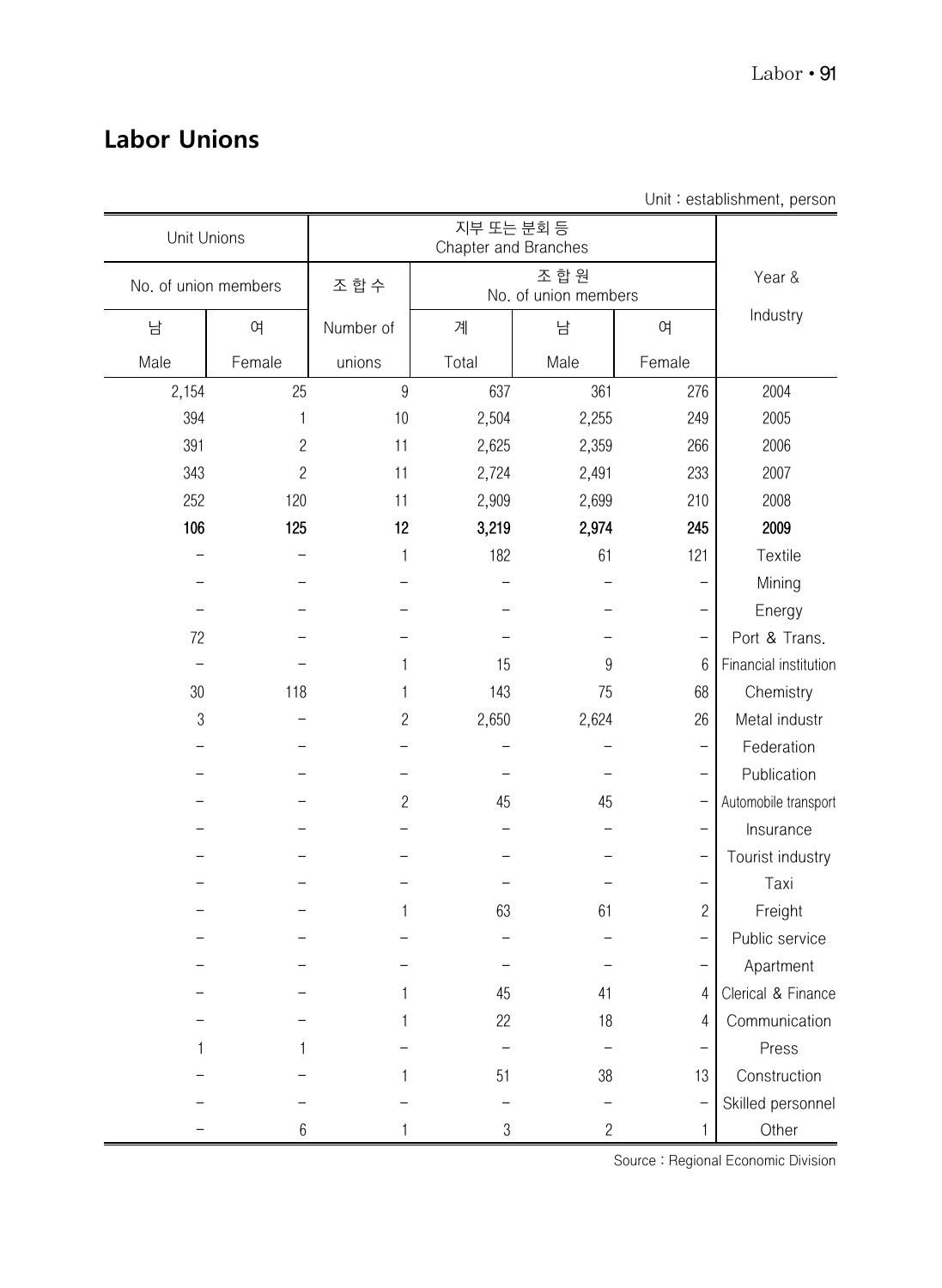## **2. 산업연맹별 노동조합**

단위 : 개소, 명

|        | 합계<br>Total          |                         | 섬유<br>Textile  |                                             | 광산<br>Mine    |                                                       |
|--------|----------------------|-------------------------|----------------|---------------------------------------------|---------------|-------------------------------------------------------|
| 연<br>별 | 조합수                  | 조합원수                    | 조합수            | 조합원수                                        | 조합수           | 조합원수                                                  |
|        | No. of Unions        | No. of<br>union embers  | No. of Unions  | No. of union<br>members                     | No. of Unions | No. of union<br>members                               |
| 2005   | 14                   | 2,899                   | $\overline{c}$ | 425                                         |               |                                                       |
| 2006   | 16                   | 3,018                   | $\overline{c}$ | 346                                         |               |                                                       |
| 2007   | 17                   | 3,069                   | 1              | 175                                         |               |                                                       |
| 2008   | 18                   | 3,281                   | $\overline{c}$ | 298                                         |               |                                                       |
| 2009   | 18                   | 3,450                   | 1              | 182                                         |               |                                                       |
|        |                      |                         |                |                                             |               |                                                       |
|        | 화학<br>Chemicals      |                         | 금속<br>Metal    |                                             | United        | $\overline{C}$ 합 · 출판                                 |
| 연<br>별 | 조합수                  | 조합원수                    | 조합수            | 조합원수                                        | 조합수           | 조합원수                                                  |
|        | No. of Unions        | No. of union<br>members | No. of Unions  | No. of union<br>members                     | No. of Unions | No. of union<br>members                               |
| 2005   |                      | 111                     |                | 1,984                                       |               |                                                       |
| 2006   |                      | 115                     |                | 2,060                                       |               |                                                       |
| 2007   | $\overline{c}$       | 266                     | $\overline{c}$ | 2,209                                       |               |                                                       |
| 2008   | $\overline{c}$       | 146                     | $\overline{c}$ | 2,457                                       |               |                                                       |
| 2009   | 3                    | 291                     | 3              | 2,653                                       |               |                                                       |
|        |                      |                         |                |                                             |               |                                                       |
|        | 건설산업<br>Construction |                         |                | $\overline{V}$ 사무 · 금융<br>Clerical, Banking |               | $\overline{33} \cdot \overline{39}$<br>Common benefit |
| 연<br>별 | 조합수                  | 조합원수                    | 조합수            | 조합원수                                        | 조합수           | 조합원수                                                  |
|        | No. of Unions        | No. of union<br>members | No. of Unions  | No. of union<br>members                     | No. of Unions | No. of union<br>members                               |
| 2005   |                      |                         |                |                                             |               |                                                       |

| 2008<br>2009 | - | - |   | 14<br>45 | $\Omega$ | 100 |
|--------------|---|---|---|----------|----------|-----|
| 2007         | - | - | - | -        |          |     |
| 2006         | - | - | - | -        |          |     |
| ----         |   |   |   |          |          |     |

자료 : 지역경제과